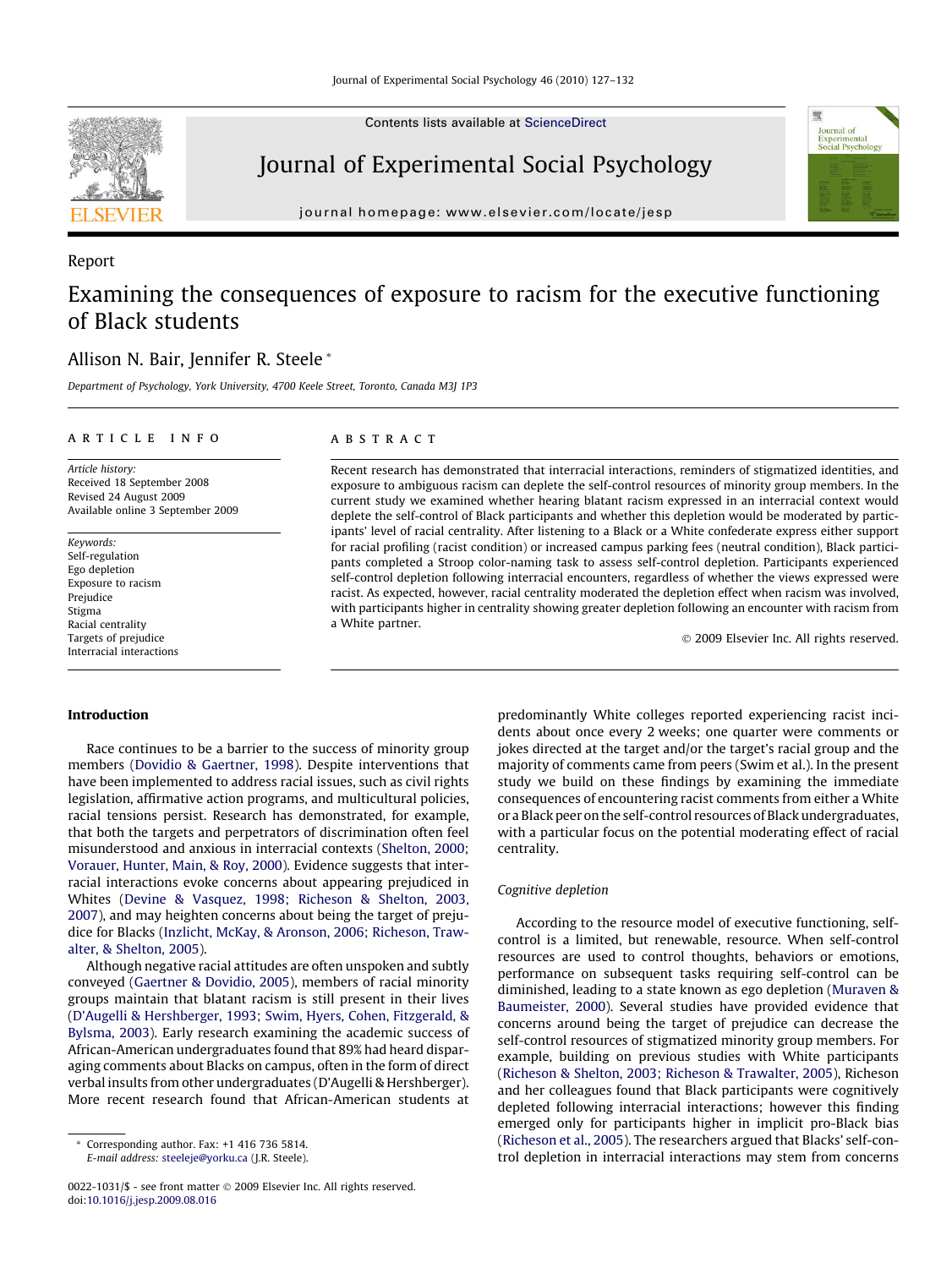about being the target of anti-Black prejudice (see also [Inzlicht et al.,](#page-5-0) [2006; Monteith & Spicer, 2000\)](#page-5-0) and that those with greater concerns may make more of an effort to smooth over relations when interacting with a White partner, resulting in self-control depletion (Richeson et al.).

[Inzlicht et al. \(2006, Study 1\)](#page-5-0) similarly found that Blacks who reported greater sensitivity to race-based rejection reported less ability to chronically exert self-control. In a follow-up experiment, Inzlicht et al. (Study 2) experimentally activated stigma through a stereotype threat manipulation and found that Black participants in a threat condition showed reduced self-control when compared with Black participants in a no-threat condition or White participants in either condition. Taken together, these findings suggest that concerns around experiencing or being the target of prejudice and negative stereotypes can deplete the self-control resources of Black-Americans.

#### Exposure to prejudice and self-control depletion

More recent research has specifically examined whether reading about a potentially racist experience can lead to depletion among Black participants ([Salvatore & Shelton, 2007\)](#page-5-0). In one study, Black participants read fictional hiring recommendations that had been purportedly written by a Black or White evaluator, that were either clearly prejudiced, ambiguously prejudiced or apparently non-prejudiced. They found that ambiguous racism produced the highest level of depletion for Black participants, and attributed this finding to the cognitive effort needed to disentangle the attributional ambiguity inherent in this scenario. This interpretation suggests that at least in some cases it is not racism itself, but the effort involved in detecting racism, that can produce depletion in Blacks.

In the present study we extend this previous body of research by specifically examining the cognitive consequences of exposure to racism in an interpersonal context. Due to the fact that Black students continue to report experiences with blatant racism on university campuses ([D'Augelli & Hershberger, 1993; Swim et al.,](#page-5-0) [2003\)](#page-5-0), in the present study we investigated the effect of exposure to racist statements, in the form of expressed support for racial profiling on campus, from either a White or a Black peer. Although [Salvatore and Shelton \(2007\)](#page-5-0) found little evidence that reading about blatant racism was cognitively depleting, we felt that exposure to a peer directly expressing racism might have a different effect due to the very personal and intimate nature of such an encounter. In addition, unlike previous research (cf. [Richeson](#page-5-0) [et al., 2005](#page-5-0)), we examined whether individual differences in racial identification might moderate these effects, particularly when racism from a White peer was involved.

#### Racial centrality as a moderator of depletion in the face of racism

Research suggests that racism is not identified and experienced in the same way for all Blacks. For example, individuals higher in racial centrality are more likely to make attributions to discrimination in ambiguous situations ([Operario & Fiske, 2001; Shelton &](#page-5-0) [Sellers, 2000\)](#page-5-0), to anticipate discrimination in the future ([Sellers &](#page-5-0) [Shelton, 2003](#page-5-0)), to respond to a racist event ([Sanders, 1990\)](#page-5-0), and somewhat surprisingly, to be the target of negative racial attitudes from Whites ([Kaiser & Pratt-Hyatt, 2009](#page-5-0)). Based on these findings, one might expect Blacks high in centrality to have more concern or distress around being the target of prejudice. Yet in spite of this, there is also research to suggest that in the long-term racial centrality can provide psychological benefits, with those high in racial centrality demonstrating greater levels of psychological well-being than those low in racial centrality [\(Neblett, Shelton, & Sellers,](#page-5-0) [2004; Rowley, Sellers, Chavous, & Smith, 1998; Smith & Lalonde,](#page-5-0) [2003\)](#page-5-0). It has been suggested that this psychological benefit results from a commitment among highly identified individuals to maintain positive feelings about their group membership in spite of external stigma. Racial attacks on their self-concept may produce distress however this distress is counteracted by their positive racial identity ([Tajfel & Turner, 2001](#page-5-0)).

While it is possible that being high in racial centrality would therefore help to protect individuals against the potentially depleting effects of exposure to racism in an interpersonal context ([Sell](#page-5-0)[ers, Morgan, & Brown, 2001](#page-5-0)), for several reasons we suspected that hearing disparaging racial comments from a White partner might be more depleting for Blacks higher in racial centrality, at least in the short-term. Those with strong ingroup identification may feel that disparaging comments about members of their ingroup are more self-relevant than those with weaker ingroup identification ([McCoy & Major, 2003](#page-5-0)), and might therefore expend more resources resisting stigmatizing messages, controlling arousal in response to unjust social rejection, maintaining a positive ingroup identity by suppressing negative stereotypes elicited by the comments, engaging in impression management to counteract negative stereotypes, and considering whether and how to respond. Accordingly, in the present study we examined racial centrality as a potential moderator of cognitive depletion in interracial settings.

### Present study

To summarize, in the present study we investigated the impact of exposure to racism on the cognitive functioning of Black undergraduates, and whether this would be moderated by the extent to which race was a central aspect of our participants' identities. We hypothesized that Black participants would experience greater depletion following an interracial versus a same-race encounter, regardless of the topic expressed. If, as previous research would suggest, stigmatized group members consume cognitive resources as they scan the environment for prejudice ([Crocker, Voelkl, Testa,](#page-5-0) [& Major, 1991\)](#page-5-0), then we would expect that listening to a White interaction partner might be particularly depleting for Black participants. Furthermore, building on previous findings, we hypothesized that this effect would be moderated by the topic and participants' levels of racial centrality, with greater depletion occurring for participants in the White racist condition who reported higher levels of racial centrality.

#### Methods

#### Participants and design

Seventy-eight Black students (62 female) participated in a study ostensibly designed ''to validate a number of psychological measures with a Black-Canadian population". Two participants declined to participate in the ''second study" that included our dependent variable (the Stroop task), one participant did not understand the instructions for our dependent measure, one participant's computer malfunctioned, and the data for two participants were inadvertently overwritten, leaving us with a final sample consisting of 72 Black students ( $M_{age}$  = 21.36, SD = 2.68) who were assigned to one of four conditions within a 2 (Race of Partner: Black or White)  $\times$  2 (Topic: racist or neutral) between-subjects design. Participants received either \$20 or course credit for participating.

#### Procedure

Participants were asked to take part in two separate and unrelated experiments being conducted in the lab. The "first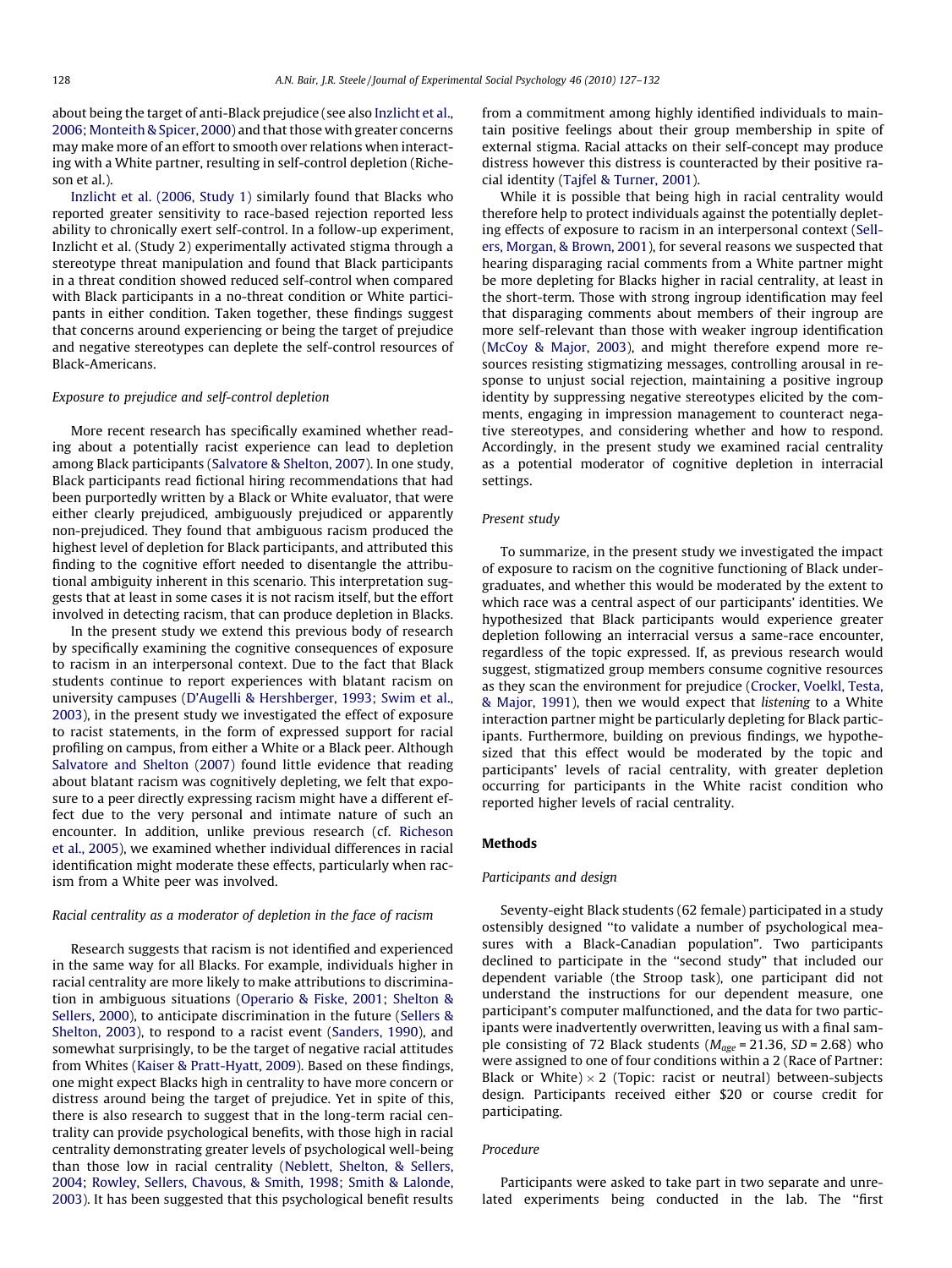experiment" was described as the validation study for which they had been recruited. Participants were asked by a Black experimenter to complete a series of randomly ordered questionnaires and computer tasks. Embedded within these measures was our moderator, the Racial Centrality subscale of the Multidimensional Inventory of Black Identity (MIBI; [Sellers, Smith, Shelton, Rowley,](#page-5-0) [& Chavous, 1998](#page-5-0)).

Upon completion of these measures, participants were invited to participate in a purportedly unrelated ''second study" to fill their remaining time. The described goal of this study was to examine virtual versus face-to-face communication. To bolster the story that this study was in no way related to the experiment that they had just completed, participants were led to another room and were asked by a second, non-Black experimenter to sign a separate consent form. Participants were then individually seated in front of a computer and were told that they would first listen to a partner speak on a randomly chosen topic via webcam and would later be asked to speak face-to-face on a different topic while their partner listened. They were informed that their partner had already randomly selected an envelope from a basket containing potential topics, and the participant was given the opportunity to read their partner's topic. At this point the topic manipulation was introduced. In addition, participants were led to believe that during the webcam encounter both a visual and an auditory connection would exist, however the participant was instructed to remain silent and not to attempt to communicate with the other participant.

After reading their partner's topic, participants randomly selected an envelope from the basket, and read the topic on which they expected to subsequently speak in the face-to-face encounter; unbeknownst to the participants, all of the envelopes contained the non-race-related topic ''Increasing the Landscaping Budget at York University". This design created an expectation of speaking to the partner, but allowed no opportunity to address the points raised in the webcam encounter. In reality, there was no second participant. Participants were instead shown a pre-recorded video of a Black or a White same-sex confederate who gave a scripted response that was racist or neutral in content, depending on the condition.

Following exposure to the manipulations, the main dependent measure, the Stroop color-naming task, appeared automatically on the screen. After completing this task, participants filled out a demographic questionnaire as well as a manipulation check containing questions about their partner and topic, and then received a full verbal debriefing.

#### Manipulations

Participants were presented with a ''partner" who was either a Black or a White same-sex confederate. Although participants were led to believe that they were hearing a live partner, in reality confederates provided a pre-recorded scripted response to either a question about whether racial profiling should be introduced on the university campus to address a recent rash of thefts (racist condition) or whether the university should increase parking fees (neutral condition). Confederates were trained to use relatively neutral facial expressions and similar levels of conviction, to maximize consistency between confederates and conditions.

In the racist condition, confederates expressed support for racial profiling on campus and made blatant and unmistakeable references to negative characteristics stereotypically associated with Blacks (e.g., "I'm in favour of racial profiling on campus ... especially these guys in the baggy jeans and that whole gangster look. We all know they don't come to this school ... They can't even afford to come to this school"). In the neutral condition, confederates expressed support for increased parking fees on campus (e.g., ''...If we increase the parking rates, then less people will drive and then there won't be a space problem. Plus we can continue earning the same revenue from parking lots").

#### Measures

#### Depletion measure

The dependent measure was the Stroop color-naming task ([Stroop, 1935\)](#page-5-0), which was presented in a computerized format; participants' voice response times were recorded via microphone. There was a series of 20 practice trials and seven blocks of real trials with 12 trials per block. Each trial contained either a stimulus word (Red, Blue, Green or Yellow) or a string of Xs. The stimuli were presented for a maximum of 2000 ms with an inter-trial interval of 1500 ms. The participant was asked to name the color of the font in which the word or string of Xs was presented as quickly as possible. In compatible trials, the string of Xs was presented in one of four font colors. In incompatible trials, a color name was presented in a font color which was different from the color name. The difference in reaction time between compatible and incompatible trials represents the extent of Stroop interference (Stroop).

#### Racial centrality subscale (MIBI)

The Racial Centrality subscale of the Multidimensional Inventory of Black Identity [\(Sellers et al., 1998\)](#page-5-0) was designed to measure the importance of race to one's self-definition and features items such as ''In general, being Black is an important part of my self-image" and ''Overall, being Black has very little to do with how I feel about myself" (reverse scored). Responses were given on a Likert scale ranging from 1 (Strongly disagree) to 7 (Strongly agree) (Cronbach's  $\alpha$  = .83).

#### Manipulation checks

To confirm that participants perceived the racist manipulation as racist, we asked them to respond to the question ''Do you think your partner is racially biased?" on a seven-point scale ranging from 1 (Not at all) to 7 (Very much). In addition, to ensure that participants perceived the stigmatized target group as Black, we asked participants to respond to the open ended question: ''If you heard the racial profiling topic, which racial group do you think your partner was talking about?"

### Results

#### Preliminary analysis

#### Manipulation checks

As expected, all of our retained participants in the racist condition identified the referenced group as either Blacks or Blacks and some other racial group, despite a lack of explicit reference to a specific racial group in the script.

In order to determine whether participants also found their partner to be racially biased in the racist condition, and to ensure that this perception was not moderated by participants' level of racial centrality (e.g., that Black participants with greater ingroup identification were not perceiving the comments as more biased than participants with lower levels of racial identification), we entered three main effects (effect coded variables for Race of Partner and Topic along with the continuous measure of racial centrality), and all possible higher order interaction terms into a simultaneous regression model with responses to the question ''Do you think your partner is racially biased?" as the dependent variable. The overall model was significant,  $F(7, 65) = 19.58$ ,  $p < .001$ , and revealed the predicted main effect of topic,  $\beta$  = .80, t(65) = 11.31,  $p < .001$ , with participants in the racist conditions ( $M = 5.74$ ,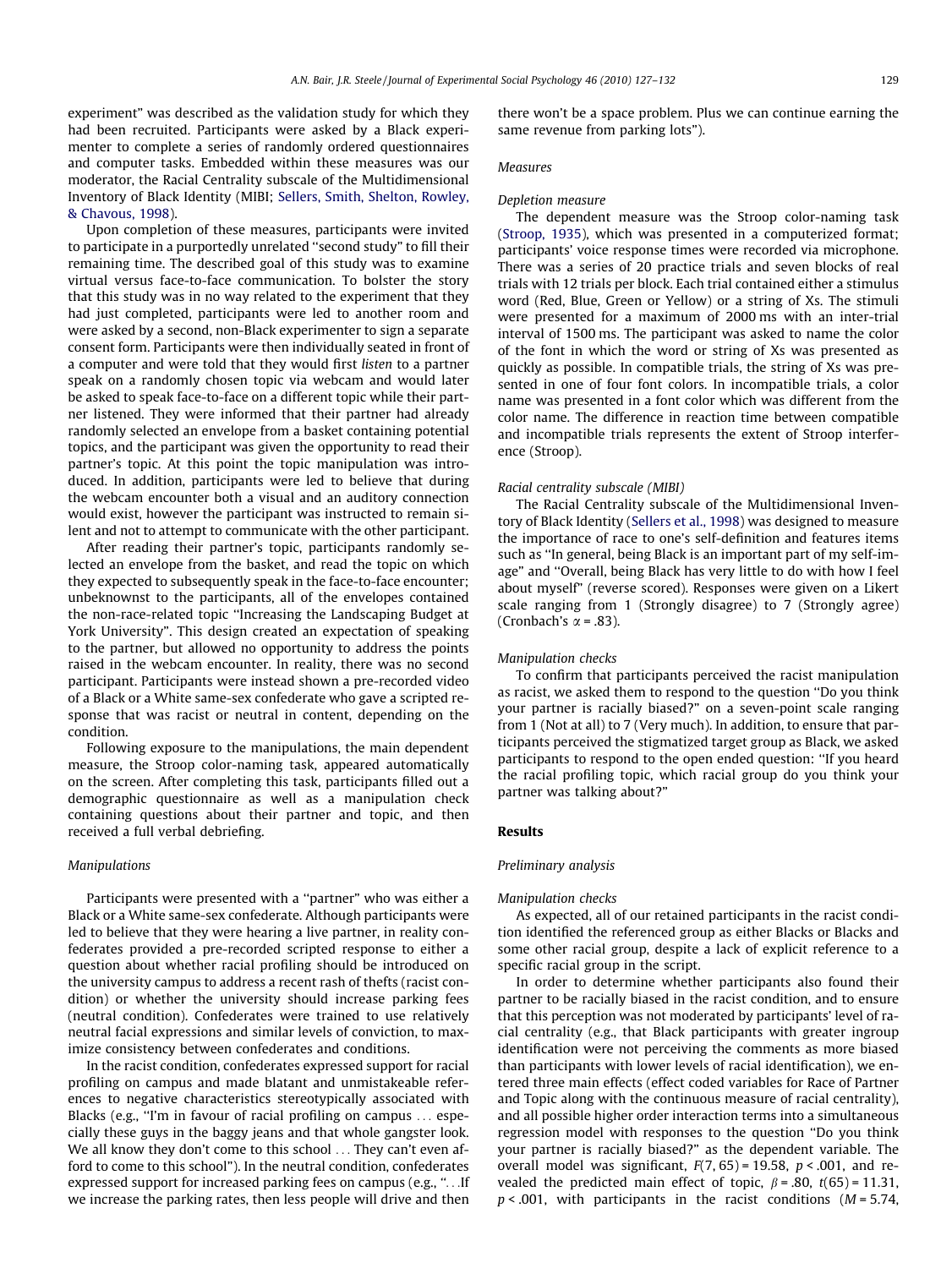

Fig. 1. Standardized predicted Stroop interference scores by centrality (graphed at 1 standard deviation above and below the mean) in the racist and neutral conditions.

 $SD = 1.70$ ) perceiving more bias than participants in the neutral conditions ( $M = 1.82$ ,  $SD = 1.25$ ). As expected, no other main effects emerged and none of the two-way interactions or the three-way interaction were significant (all  $\beta$ s < .08; ps > .23).

#### Stroop latencies

The Stroop response latencies were scored according to procedures outlined by [Richeson and Shelton \(2003\).](#page-5-0) For trials with incorrect responses where the participant self-corrected, the response latency required to give the correct response was recorded. Trials with no response (6%), an incorrect response (2%), or response latencies greater than 1800 ms (0.6%; two standard deviations above the mean) were recoded to 1800 ms. Response latencies less than 200 ms (0.3%) were recoded to 200 ms. The mean trimmed response latencies for compatible trials were then subtracted from the mean trimmed response latencies for incompatible trials for each participant. This final score represents a measure of Stroop interference, with higher scores indicating more interference.

# Primary analyses

To examine the effect of our manipulated variables and proposed moderator on self-control depletion, we entered the three main effects (effect coded variables for Race of Partner and Topic along with the continuous measure of racial centrality), and all possible higher order interaction terms into a simultaneous regression model with the trimmed Stroop difference score as the dependent variable. $<sup>1</sup>$ </sup>

The overall model was significant  $R^2 = .30$ ,  $F(7, 61) = 3.75$ ,  $p = 0.002$  and revealed the predicted main effect of Race of Partner,  $\beta$  = .36, t(61) = 3.32, p = .002, with participants showing more selfcontrol depletion after having listened to a White  $(M = 143.39,$  $SD = 64.58$ ) versus a Black ( $M = 114.05$ ,  $SD = 54.22$ ) confederate. Importantly, this was qualified by the anticipated three-way interaction between race of partner, topic, and centrality,  $\beta = -.38$ ,  $t(61) = 3.36, p = .001.$ 

To decompose this three-way interaction, simple two-way interaction effects were examined within each topic condition. As expected, for participants in the racist condition, an interaction between centrality and race of partner emerged,  $\beta$  = .80, t(61) = 3.32,  $p = 0.002$ . Simple slopes analyses, conducted as outlined by [Aiken](#page-4-0) [and West \(1991; Preacher, Curran, & Bauer, 2006\)](#page-4-0) revealed that, in line with our hypotheses, higher levels of centrality predicted greater levels of self-control depletion when the source of the racism was a White confederate,  $\beta$  = .53,  $t(61)$  = 2.47,  $p$  = .02. Interestingly higher levels of centrality also predicted lower levels of selfcontrol depletion when the source of the racism was a Black confederate,  $\beta$  = -.48,  $t(61)$  = -2.23, p = .03, see Fig. 1a.

No reliable interaction between centrality and race of partner emerged in the neutral condition,  $\beta$  = .32,  $t(61)$  = 1.52,  $p$  = .13. Simple slopes analyses revealed that the slope of the line representing the White neutral condition,  $\beta = -.20$ ,  $t(61) = -1.13$ ,  $p = .26$ , and the slope of the line representing the Black neutral condition,  $\beta$  = .31, t(61) = 1.09, p = .28, were not significantly different from zero, see Fig. 1b.<sup>2</sup>

# Discussion

The ability to exert self-control is essential for successful functioning. Self-control is required for tolerating stress, regulating mood, dieting, and maintaining physical stamina [\(Muraven &](#page-5-0) [Baumeister, 2000](#page-5-0)). Recent theorizing suggesting that self-control is a limited resource that can be depleted has highlighted the importance of knowing the sources and implications of self-control depletion (Muraven & Baumeister). Building on current theorizing in this domain, it is clear that self-regulatory depletion among undergraduate students could have a negative impact on academic performance, class attendance, and persistence when studying, as well as negative implications for the regulation of eating behavior, exercise, alcohol intake, and other health behaviors (Muraven & Baumeister).

The current study examined the effects of exposure to racism in an interracial context on the self-control resources of the targets of prejudice, specifically Blacks. In line with our prediction, we found that Black participants experienced depletion in interracial encounters, regardless of whether racism was involved. Importantly, however, this effect was moderated by the extent to which race was a central aspect of participants' identity. Specifically, higher levels of racial centrality in our Black participants reliably predicted greater levels of self-control depletion following an encounter with a White partner who espoused racist views.

This study is the first to demonstrate that simply listening to a partner in a brief and novel interracial context is sufficient to produce depletion. This finding is important because in the multicultural university context in which this study was conducted, interracial encounters are often the norm rather than the

 $1$  An evaluation of statistical assumptions led to the transformation of the centrality variable to reduce skewness, and the deletion of three cases as outliers to improve the normality, linearity and homoscedasticity of the residuals ([Aiken & West,](#page-4-0) [1991\)](#page-4-0).

<sup>&</sup>lt;sup>2</sup> Simple two-way interaction effects were also examined within each race of partner condition. When the partner was Black, a reliable interaction between centrality and topic emerged,  $\beta$  = .56,  $t(61)$  = 2.21,  $p$  = .03. Similarly, when the partner was White, an interaction between racial centrality and topic again emerged,  $\beta$  = .51,  $t(61) = 2.63, p = .01.$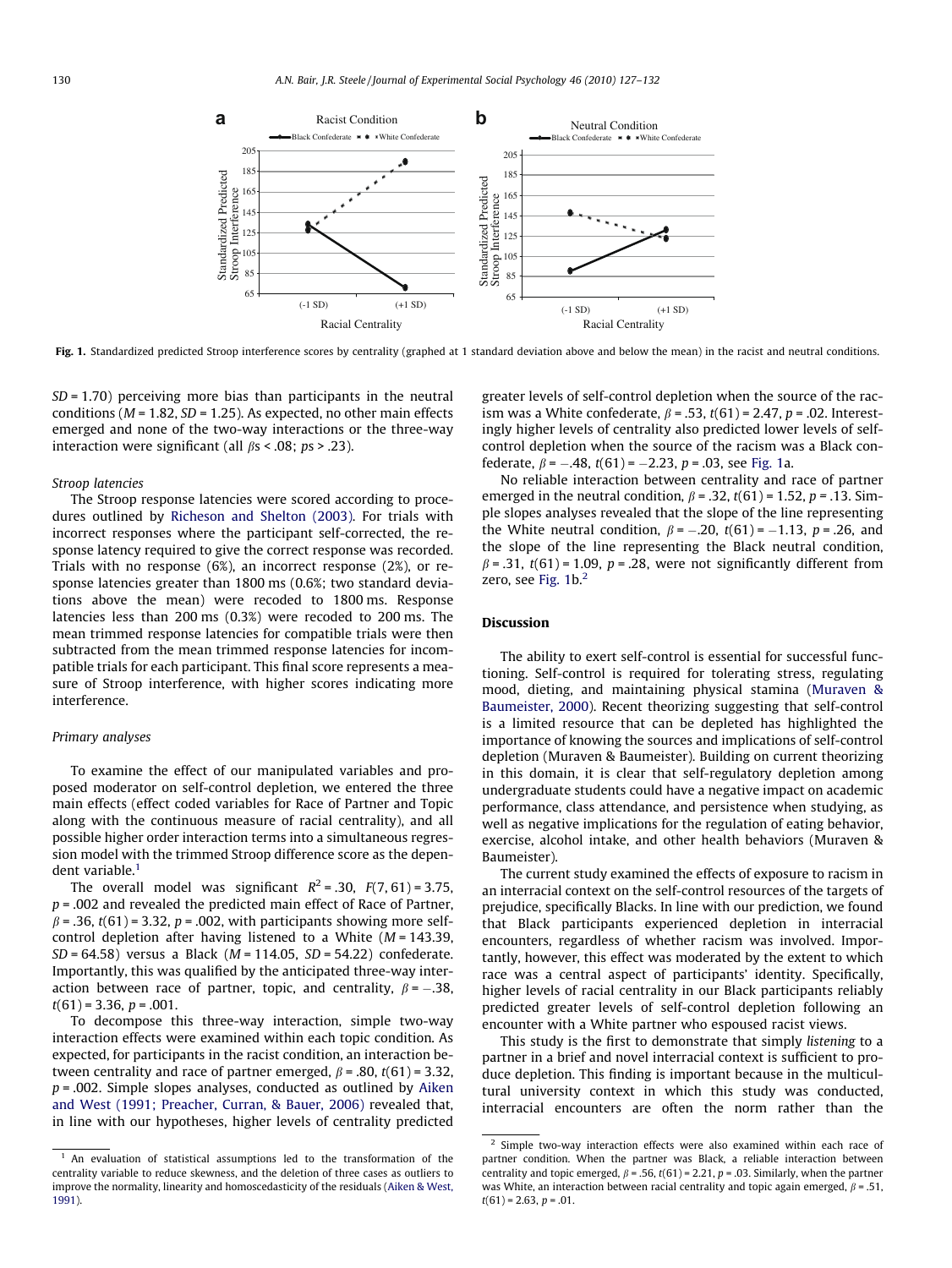<span id="page-4-0"></span>exception. Our findings suggest that listening to a White peer expressing controversial views can result in self-regulatory depletion for stigmatized minority students. This finding differs somewhat from the results from previous research in which interracial interactions ([Richeson et al., 2005](#page-5-0)) or exposure to blatant racism in a vignette ([Salvatore & Shelton, 2007](#page-5-0)) were not sufficient to cause depletion among Black undergraduates. We believe that this difference might have emerged, at least in part, from the fact that participants in the current study were instructed to simply listen to controversial views being expressed by their partner without being given an opportunity to address them. This scenario directed participants toward more passive responses to potential racism such as scanning for bias [\(Crocker et al., 1991\)](#page-5-0), interpreting ambiguous comments ([Major & Crocker, 1993\)](#page-5-0), and considering how to respond if an opportunity to respond presented itself [\(Shelton &](#page-5-0) [Stewart, 2004; Stangor, Swim, Van Allen, & Sechrist, 2002](#page-5-0)). Such a situation might recreate the circumstances in which blatant and subtle forms of racism are often experienced in real life, in which social norms and potential ambiguity inherent in the situations might lead targets to inhibit a desire to respond ([Swim &](#page-5-0) [Hyers, 1999\)](#page-5-0).

Importantly, in the current study we extend self-control depletion research by demonstrating that racial centrality moderates the effect of interracial contact on self-control depletion for Black participants when blatant racism is involved. We expected that hearing support for racial profiling from a White peer might be particularly stigmatizing for Blacks higher in racial centrality. In line with research by [Inzlicht et al. \(2006\)](#page-5-0), who found stigma salience to lead to cognitive depletion among Black participants, in the present study we hypothesized that when confronted with group-based racist statements from a White peer, Blacks who were higher in ingroup identification might feel more stigmatized and expend more cognitive resources than Blacks for whom race is a less central aspect of their identity. Inzlicht et al. suggest that self-control depletion for individuals in stigmatizing environments occurs due to arousal [\(Ben-Zeev, Fein, & Inzlicht, 2005\)](#page-5-0), impression management ([Inzlicht & Ben-Zeev, 2003\)](#page-5-0), and a desire to suppress negative stereotypes associated with the stigma ([Spencer, 2003\)](#page-5-0). Our research suggests that, in line with Social Identity Theory ([Taj](#page-5-0)[fel & Turner, 2001\)](#page-5-0), when faced with racism, highly identified Blacks likely experience the event as more unjust and arousing and exert more self-control strategies to resist the racist message than less identified Blacks (see also [McCoy & Major, 2003\)](#page-5-0). Consistent with these possibilities, Black participants who self-reported higher levels of centrality showed greater depletion after having interacted with a White racist partner than those lower in centrality.

We also found that participants higher in centrality were significantly less depleted by racism coming from a Black confederate. This is interesting considering that our manipulation check revealed that perceptions of racism were influenced by our manipulation of topic, but this was not moderated by the race of their partner or by their level of racial group identification. Although it may seem counterintuitive that anti-Black racism coming from ingroup members produces less depletion, a phenomenon known as the inter-group sensitivity effect [\(Hornsey, Oppes, & Svensson,](#page-5-0) [2002](#page-5-0)) helps to explain this finding. According to inter-group sensitivity research, criticism coming from another ingroup member is considered more constructive and legitimate than criticism from outgroup members. As such, hearing support for racial profiling from ingroup members might have piqued these participants' curiosity rather than force them to consume self-control resources resisting the racism during the encounter. Another related possibility is that racism toward one's ingroup, when expressed by an ingroup member, has a qualitatively different and potentially less threatening meaning to a stigmatized individuals than racism expressed by an outgroup member, particularly among Blacks who are high in racial centrality. Future research is needed to examine these possibilities.

There are a few noteworthy limitations to the present research that could also be addressed through future research. First, although participants were led to believe that their race was not a relevant factor when completing the main dependent measures, participants in the present study were aware that they had been recruited because of their race for another aspect of the research. We therefore cannot completely rule out the possibility that this initial racial salience was necessary to produce the current effects. In addition, we designed our topic control condition to be affectively negative and likely to elicit disagreement (specifically, having a student support increased parking fees) in order to make it more comparable in tone to the racist condition. However, in our current design we cannot rule out the possibility that any mention of race (even a peer rejecting racial profiling on campus) would have produced similar effects. Future research would be useful to further examine the boundary conditions of these effects.

Importantly, the findings of the present research serve to further shake the foundation of the concept of the monolithic Black experience [\(Shelton, 2000](#page-5-0)) by demonstrating that variability not only exists in the extent to which Blacks identify themselves according to race but that this variability can differentially predict the effect of racism on Black targets. While our findings could be interpreted as supporting a more moderate endorsement of centrality in Black identity as a strategy to deal with racism, other research examining the effects of centrality on mental health and coping strongly suggests that Blacks reporting high levels of racial centrality tend to cope better with racism in the long-run ([Branscombe, Schmitt, &](#page-5-0) [Harvey, 1999; Operario & Fiske, 2001; Shelton & Sellers, 2000](#page-5-0)). Our research may suggest that self-control depletion is an unexpected short-term cost of having a high level of racial group identification but it also opens the door to future theorizing and research on how this effect might be combated. It is possible, for example, that the preference of those high in racial centrality to interact with members of their ingroup [\(Sellers, Rowley, Chavous, Shelton, & Smith, 1997\)](#page-5-0) may reflect an intuitive awareness of the need to replenish depleted resources. It is also quite possible that the strategies used by Blacks with high centrality to actively resist racial attacks produce more depletion in the short-term, but result in psychological benefits in the long-run. With additional research, hopefully we can continue to gain a better understanding of the cognitive consequences of potentially stigmatizing experiences, with a focus on how these costs might be minimized.

#### Acknowledgments

This research was supported by a Social Sciences and Humanities Council of Canada (SSHRC) CGS Masters Fellowship awarded to the first author as well as a SSHRC Standard Research Grant and a Canada Foundation for Innovation Leaders Opportunity Fund grant awarded to the second author. This research was the first author's Master's Thesis and portions of this research were presented at the Annual Meeting of the Society for Personality and Social Psychology in 2007. We would like to thank Kerry Kawakami, Jan McGregor, Leah Reisz, and Amanda Williams for their comments on earlier versions of this manuscript, members of the IPSC laboratory for their help with data collection, and Dave Flora for his assistance with data analysis.

# References

Aiken, L., & West, S. (1991). Multiple regression: Testing and interpreting interactions. Thousand Oaks, CA: Sage Publications.